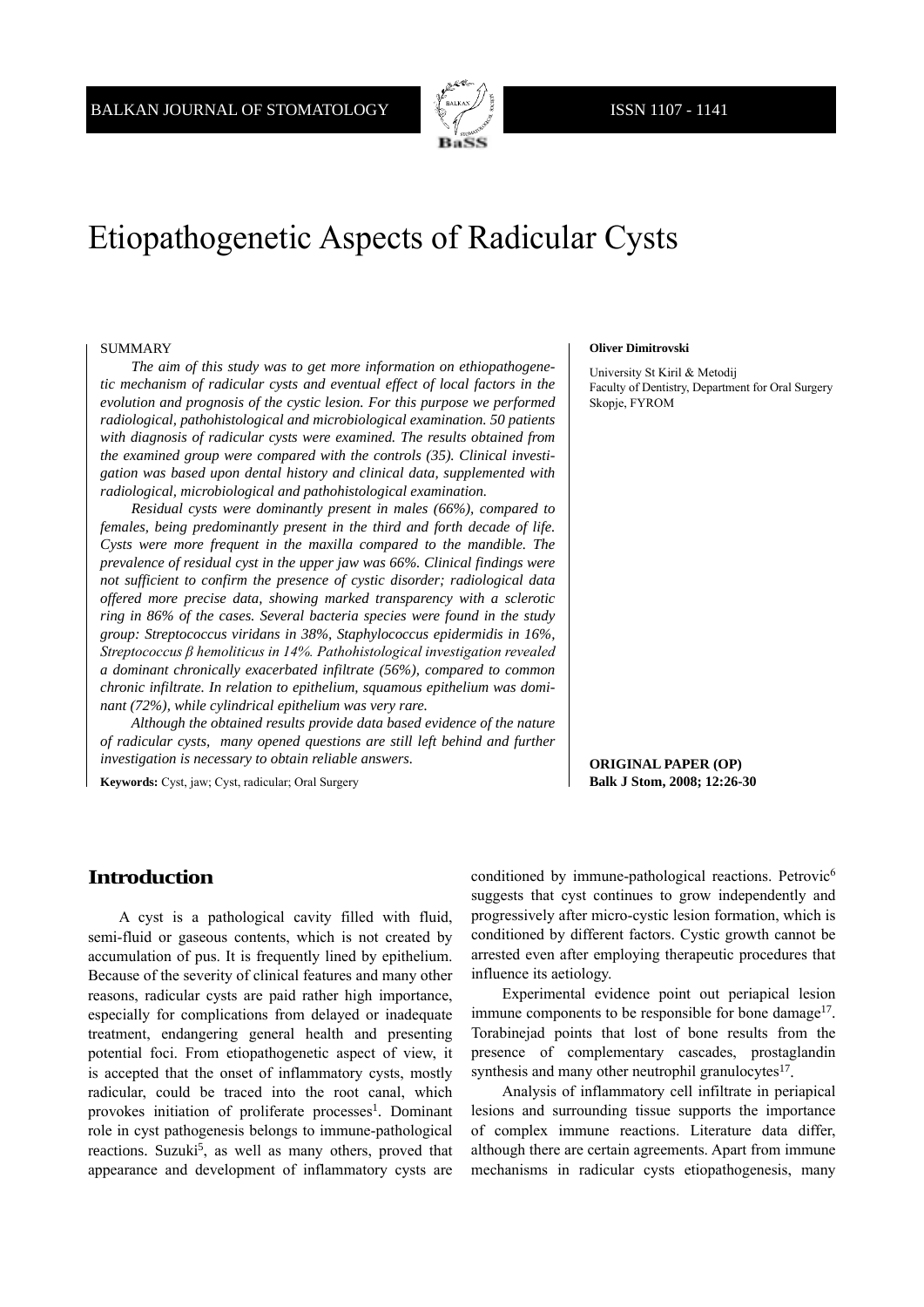other factors are involved, such as infection, trauma and allergy. The **aim** of this study was to determine predominant microorganisms and possible influence of local etiopathogenetic factors to development and prognosis of cystic lesion, as well as obtaining data on surrounding tissue damage.

## **Material and Methods**

We investigated 50 individuals with the diagnosis of radicular cysts and 35 healthy persons, representing a control group. Each of the patients was examined at Clinic for Oral Surgery, Faculty of Dentistry in Skopje. Supplemental examinations were carried out at the Institute of Microbiology and Parasitology, Institute of Pathology, and Institute of Radiology.

Data of dental histories, radiographic, microbiological and pathohistological findings in the study group were compared to those of the controls. Radiography of the patients of the study group were compared prior and after therapy (the interval being 4-6 months). Microbiological investigation included determination of the presence of aerobic and anaerobic bacteria in the cystic lesion. Pathohistological examinations were carried out on samples of the cystic wall, stained with HE, Gimza and van Gizon).

### **Results**

The results are divided into 4 groups: clinical, pathohistological, microbiological and radiographic; surrounding tissue damage were noted, too.

According to sex distribution, it was found that radicular cysts were more frequent in males (66%) compared to females (34%). There was prevalence of maxillary (66%) related to mandibular cysts (34%). Cysts ere predominantly noticed in the third and forth decade of life.

Pathohistological investigation comprised inflammatory infiltrate, epithelium and granulation tissue examination. The cystic lesion was mostly lined by stratified squamous epithelium, with collagen tissue beneath (Fig. 1). Desquamation was registered in epithelial layer, with granulation tissue underlying it; cholesterol crystals and haemosiderin pigment could also be noticed (Fig. 2). Figure 3 shows numerous cholesterol crystals and inflammatory infiltrate revealing chronic traits and intra and intracellular haemosiderin pigment. Chronic exacerbation infiltrate prevailed (56.0%), but without statistical significance. Squamous epithelium was registered in 72% of the specimens (Tab. 1), which was statistically significant. Cylindrical epithelium was found in 9 cases (18%). As to granulation tissue, it was present in 43 cases (86%).



*Figure 1. Pathohistological section of radicular cyst: (1) stratified squamous epithelium; (2) collagen tissue (HE; x 40)*



*Figure 2. Pathohistological section of a radicular cyst wall: (1) granulation tissue; (2) cholesterol crystals; (3) haemosiderin pigment enlargement (HE; x 40)*



*Figure 3. Pathohistological section of a radicular cyst wall: (1) cholesterol crystals; (2) haemosiderin pigment, lose and in macrophages; (3) inflammatory infiltrate (HE; x 200)*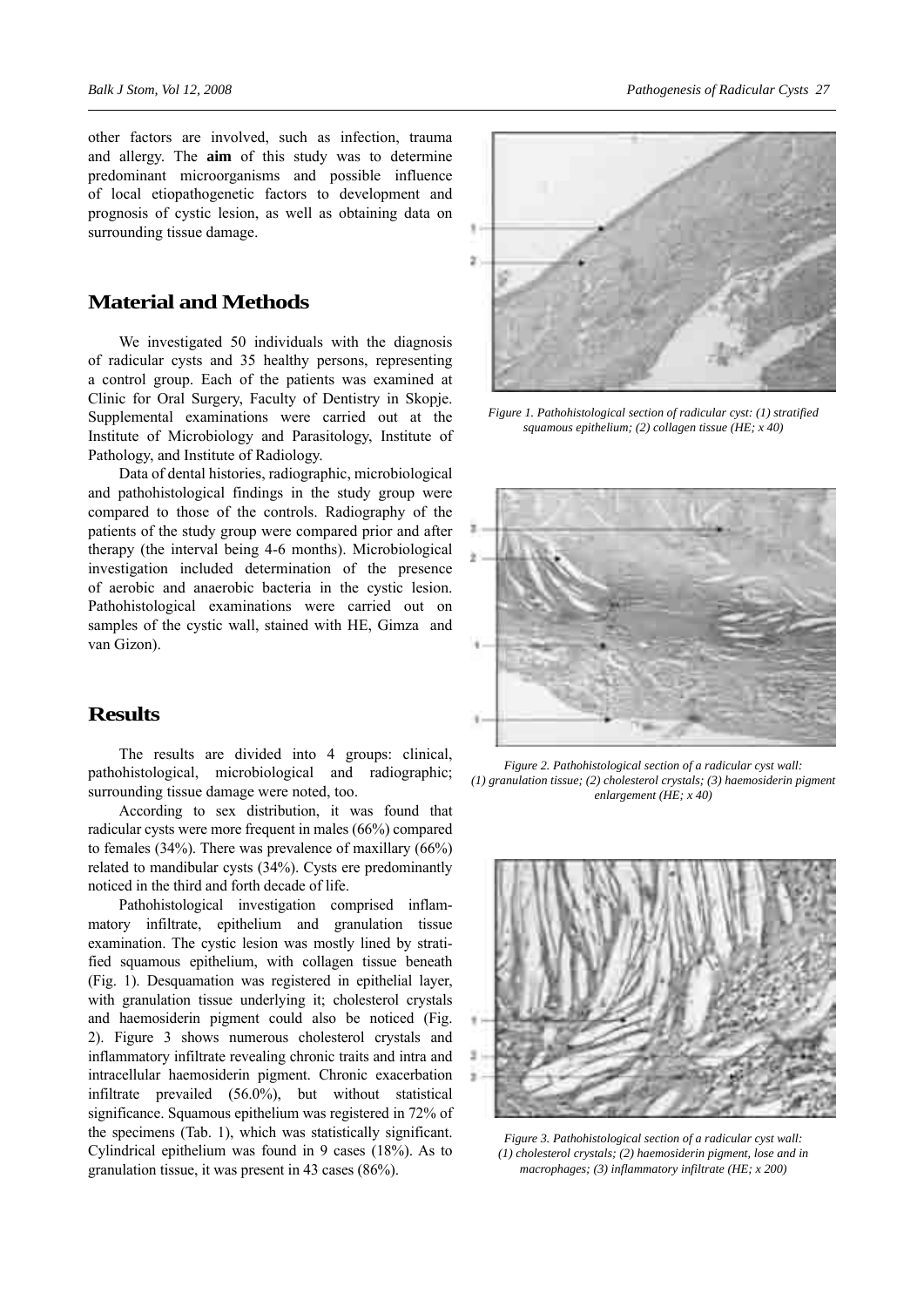| Table 1. Distribution of cell type in epithelial linings |  |  |
|----------------------------------------------------------|--|--|
|                                                          |  |  |

| Epithelial lining      |    | $\frac{0}{0}$ |
|------------------------|----|---------------|
| Ø                      |    | 8.0           |
| Squamous epithelium    | 36 | 72.0          |
| Cylindrical epithelium |    | 18.0          |
| Other                  |    | 20            |

Microbiological investigation showed presence of different bacteria. Colonies of *Staphilococcus aureus* (Fig. 4), and *Streptococcus alpha haemoliticus* (Fig. 5) prevailed. Negative optohin test revealed presence of *Streptococcus viridans*. The incidence of different bacteria in the radicular cyst content is presented in table 2. The obtained results confirmed the presence of normal oral flora in the cystic content and that infection penetrates through the root canal up to the periapical space.



*Figure 4. Macroscopic appearance of Staphilococcus aureus colonies*

*Table 2. Microbiological findings in radicular cysts*

| Microbilological finding                                         | N              | $\frac{0}{0}$ |
|------------------------------------------------------------------|----------------|---------------|
| Ø                                                                | 7              | 14.0          |
| Streptococcus $\beta$ haemoliticus                               | 6              | 12.0          |
| Staphylococcus epidermidis                                       | 7              | 14.0          |
| Streptococcus pneumonie                                          | 4              | 8.0           |
| Staphylococcus aureus                                            | 6              | 12.0          |
| Streptococcus viridans                                           | 17             | 34.0          |
| Streptococcus viridans and<br>Streptococcus $\beta$ haemoliticus | $\mathfrak{D}$ | 4.0           |
| Staphylococcus epidermidis and<br>Streptococcus pneumonie        | 1              | 2.0           |

Radiographic findings are shown in figures 6 and 7. Cystic lesions were oval and clearly bordered from its surrounding structures by sclerotic ring. Statistical analysis of x-ray findings showed predominance (86%) of well defined bordered marginal radiolucency with a sclerotic ring. Based on the X-ray findings at 6 month interval postoperatively, complete healing was found in 70% of the cases.

Results related to the surrounding structures damage, obtained from X-rays analysis and intraoperative findings, pointed out the consecutive damage of the maxillary sinus (8%), mandibular canal (2%) and incisive canal (2%).





*Figure 5. Macroscopic appearance of Streptococcus viridans colonies*

*Figure 6. Panoramic radiograph of a radicular cyst in the lower jaw*



*Figure 7. Panoramic radiograph of a radicular cyst in the upper jaw (left)*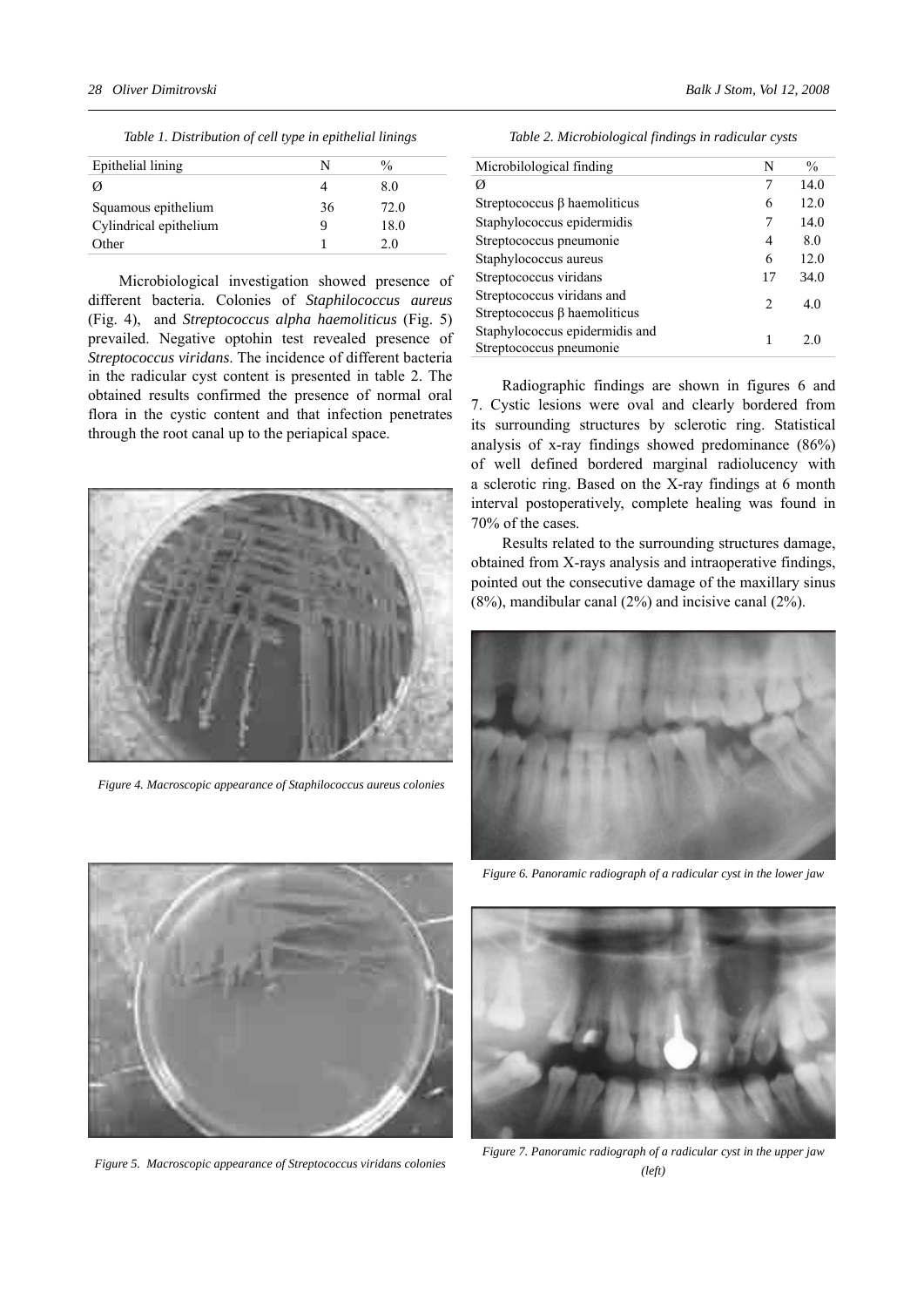*Table 3. Proportional distribution of surrounding structures damage*

| Surrounding structures damage | N | $\frac{0}{0}$ |
|-------------------------------|---|---------------|
| Ø                             |   | 88.0          |
| Maxillary sinus               |   | 80            |
| Mandibulary canal             |   | 20            |
| Incisive canal                |   | 20            |

### **Discussion**

Dilemmas are still present relating possible etiological and pathogenic mechanisms responsible for the genesis and development of cystic formations. Available literature reveals multiple potential etiologic factors like microbiologic, allergic, immunologic, etc. Majority of authors came to the conclusion that all of these factors participate in their own unique and distinctive way in expression and development of cysts, regardless of their nature.

Due to the poor symptomatology and, frequently, only incidental diagnosis of cystic lesions in the upper and lower jaw, we made an effort to systemize the frequency of jaw cysts related to age, sex, and localization. Like many others<sup>4,5,8</sup>, we provided evidence that radicular cysts are more frequently present in the upper than in the lower jaw; however, this finding disagrees with the results obtained in the Myoung's study<sup>5</sup>.

It seems that the ongoing processes inside the cystic lesion can be classified as exacerbating chronic infiltrate. According to the acquired data from the literature we consider that epithelium is transformed into a cystic capsule constituted from infiltrative granulation tissue with a mixture of chronic inflammatory cells. The infiltrate does not have the same intensity along the whole cystic capsule. Cholesterol crystals and haemosiderin are frequently found in the cystic lumen, and Rast's bodies in 10% of the cases. This is in agreement with findings of Gordeeff<sup>2</sup> and Teronen<sup>16</sup>, but is not with those of Yamamoto<sup>18</sup>.

Our results show that the majority of cysts are coated with the straified squamous cell epithelium; its morphology depends on the degree of inflammation in the connective tissue layer surrounding it. In the presence of inflammation, epithelium expresses typical proliferations toward connective tissue, which gives the impression of being like arcades. Inflammation alters epithelial morphology of the cysts concerning its viscosity and density. Severe inflammation or infection can cause partial or total epithelial necrosis, going up to the total extinction. In the absence of inflammation, epithelium tends to decrease its size even without the presence of sub-basal proliferations, but with over expressed hyalinization, which is manifested through the appearance of hyaline bodies. Similar findings described Shear<sup>13</sup> and Sokolović<sup>14</sup>, but not Redman<sup>9</sup>. Petrović<sup>6</sup> states that fibrous coating of the radicular cysts, in majority of cases, consists of granulation tissue affluently infiltrated with characteristic chronic inflammatory cells.

Numerous studies underline the connection between microbiological findings and the occurrence of inflammatory cysts. In reference to this, Ricucci et al10 point out the fact that bacterial presence inside the cyst is similar to the findings from the necrotic tissue of the root canals and periapical lesions. In reference to the microorganism participation in etiologic and pathogenic events in the inflammatory cysts, Hrvacanin<sup>3</sup> confirms the presence of *Alpha haemolytic streptococcus*, *Streptococcus pneumoniae*, *and Staphylococcus epidermididis* in cystic lesions.

Our results suggest that accurate diagnosis cannot be determined only on the basis of clinical findings. Higher accuracy can be achieved if we add X-rays to the clinical examination. Consequently, more precise information about the presence of the cystic lesion and its type can be provided.

The majority of radiographic changes inside he surgical field postoperatively, including spear like or trabecular collection, can be detected between the first and fourth month after the cyst removal, and complete bone healing is verified after 4 months postoperatively. Therefore, it is recommended that optimal time for the radiographic control and early detection of residual lesions is 4 months after surgery.

Jaw cysts are frequently asymptomatic; consequently, they can cause damage of the surrounding anatomic and morphologic structures, such as maxillary sinus, mandibular canal, incisive canal and adjacent teeth. Massive maxillary cysts can expand toward the maxillary sinus and, after complete resorption of the cystic wall, they can fill up the sinus. As far as the mandible canal is concerned, during the expansion of the odontogenic cysts the neurovascular bundle is relatively well protected by the compact structure of the lower jaw, and also by the specific cystic growth pattern in this region.

We might presume that, under the influence of numerous chronic inflammatory stimulations, epithelial cells become to change their condition of metabolic inactivity increasing their own activity. As a consequence, the volume of cytoplasm increases mutually with accumulation of neutral lipids. Inflammation is especially influential during the mitotic cell division, and subsequently, the lesion becomes larger. Concentration discrepancies between oxygen and carbon dioxide in tissues, as well as the decreased pH values, are substantial for cystic formation. From this standpoint, contemporary interpretations about the role of microorganisms, as well as the aggressive bone resorption factors, undoubtedly confirm the key role of inflammation as the strongest initiator and inducer radicular cysts genesis.